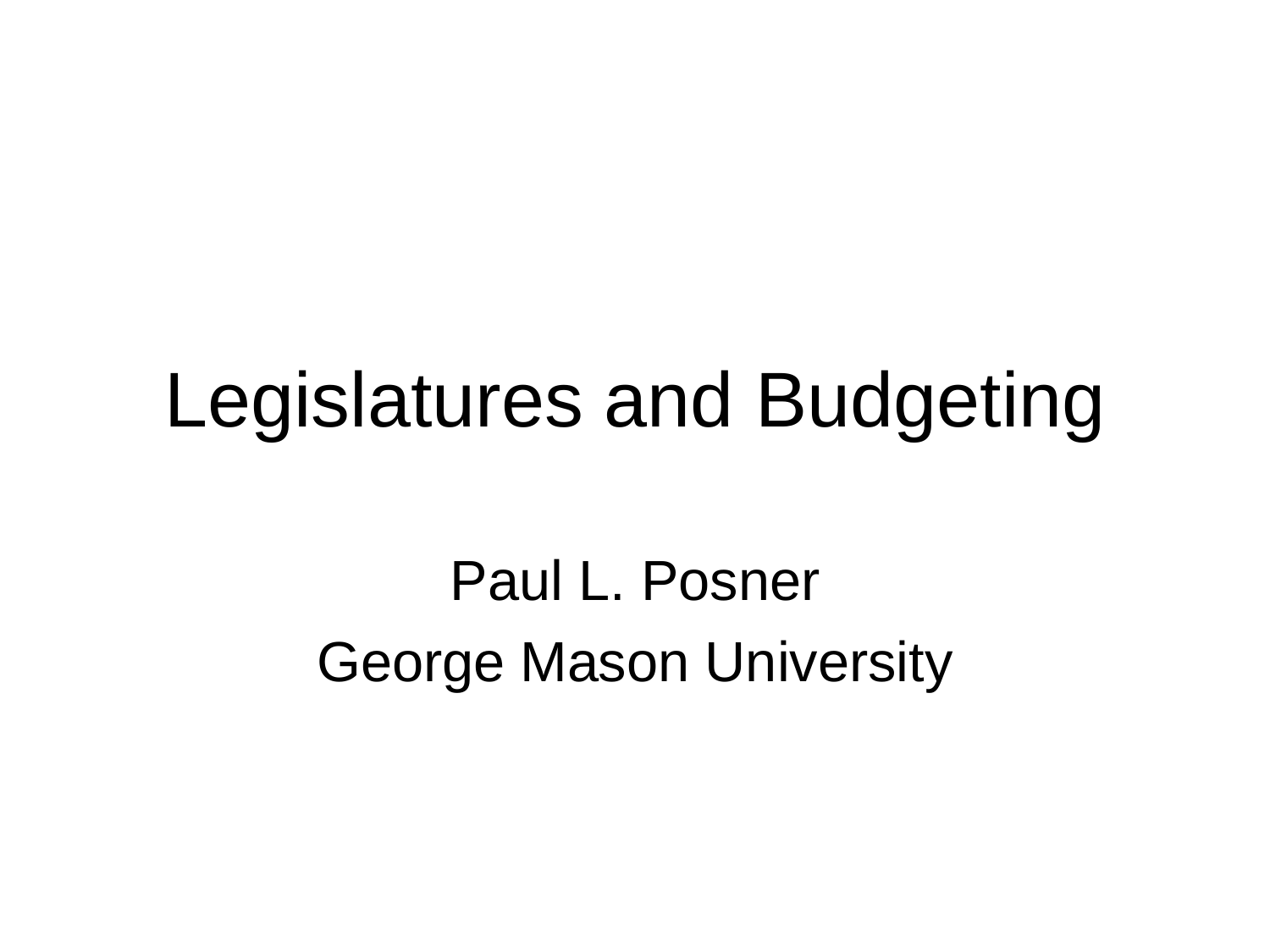# "Given enough eyeballs, all errors are shallow"

**Wikipedia**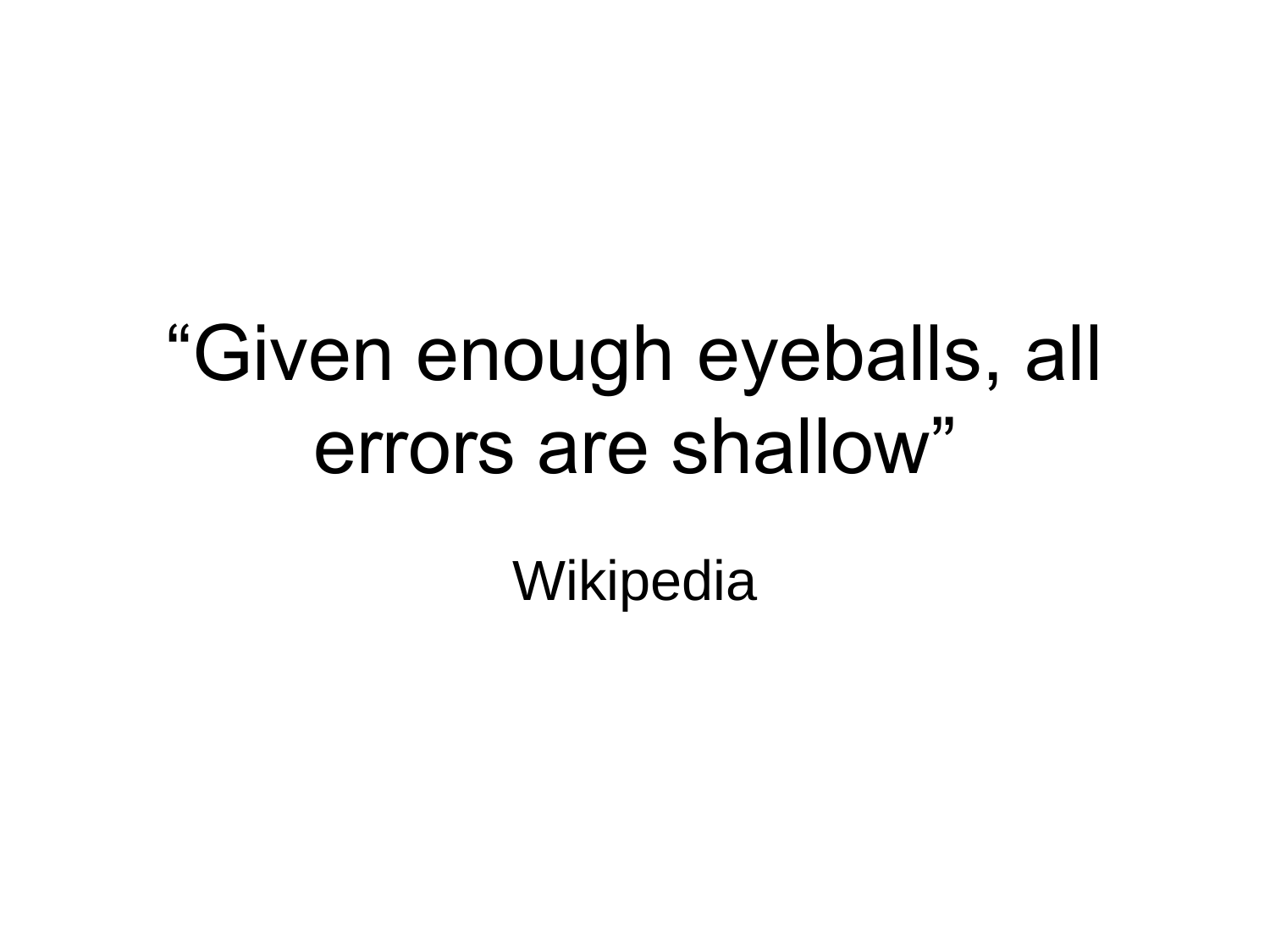# OECD Working Group

- Meeting in Paris in October, 2006
- Nine nations participating with a mix of constitutional systems
	- Presidential
		- Mexico
		- United States
	- Semi-Presidential
		- France
		- Korea
	- Westminster Parliament
		- United Kingdom
	- -- Nonwestminster Parliament
		- Italy
		- Japan
		- Netherlands
		- Sweden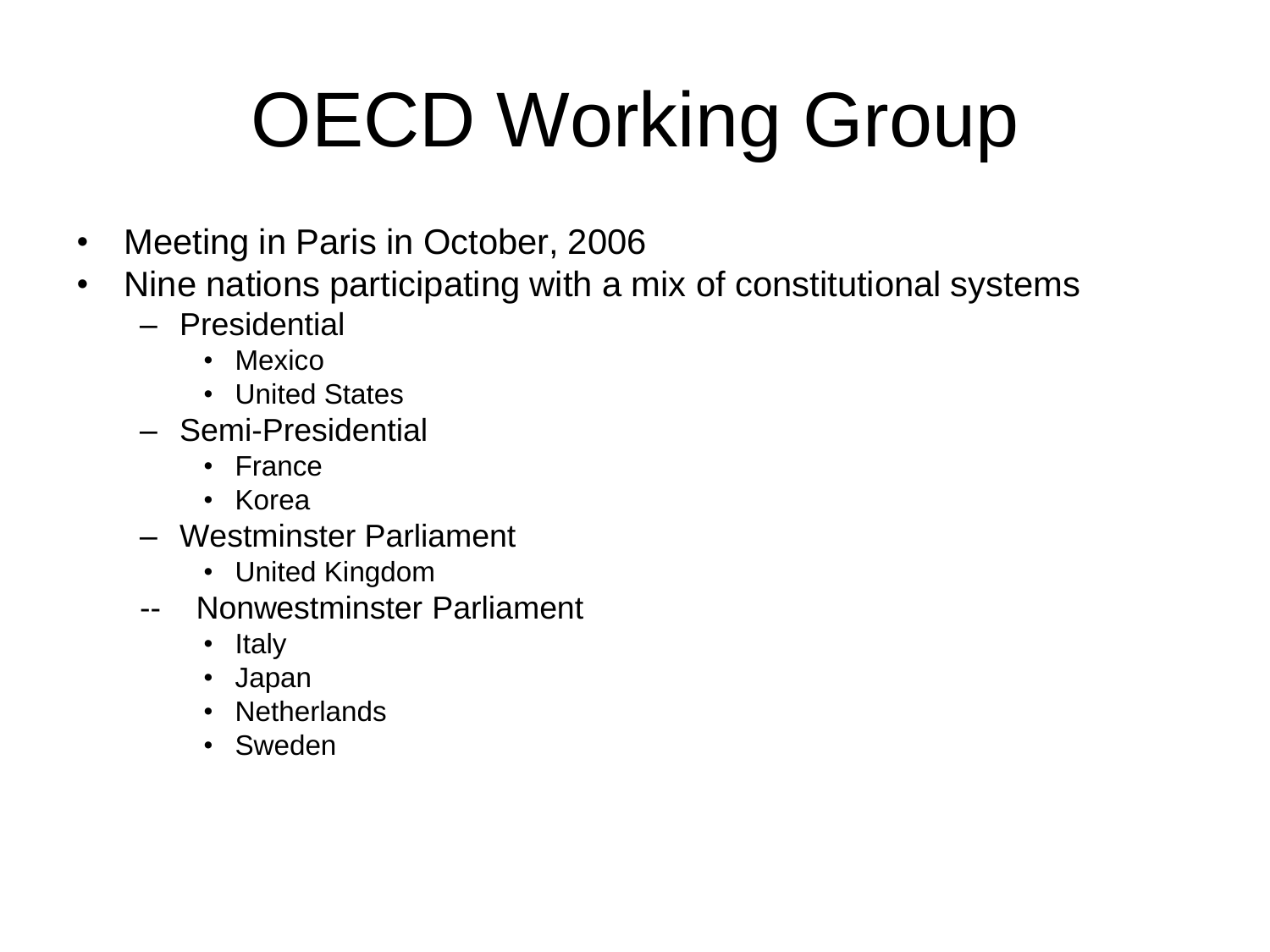## The Power of the Purse

- Appropriations as the foundation for democratic budget formulation
- Accountability to legislatures through appropriations accounts
- Controls over executive budget execution
- Oversight and review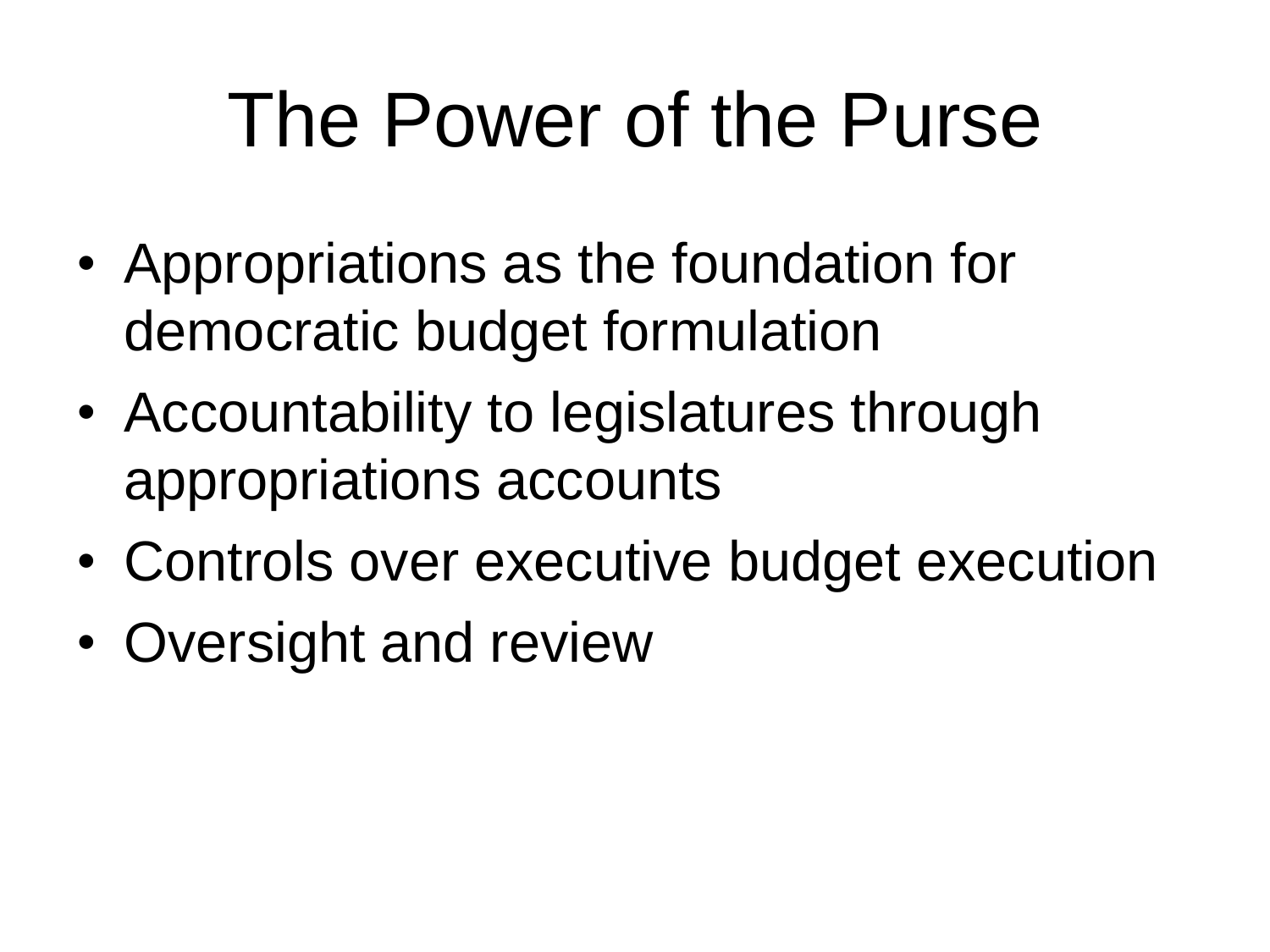#### Factors Influencing Legislative Roles

- Constitutional foundation
	- From Presidential separation of powers to Westminster Parliamentary systems
- Cohesiveness of party systems
- Institutional features of legislatures
	- Bicameral
	- Full time governing bodies vs. part time
	- Capacity to review executive budgets
- Comprehensiveness of budget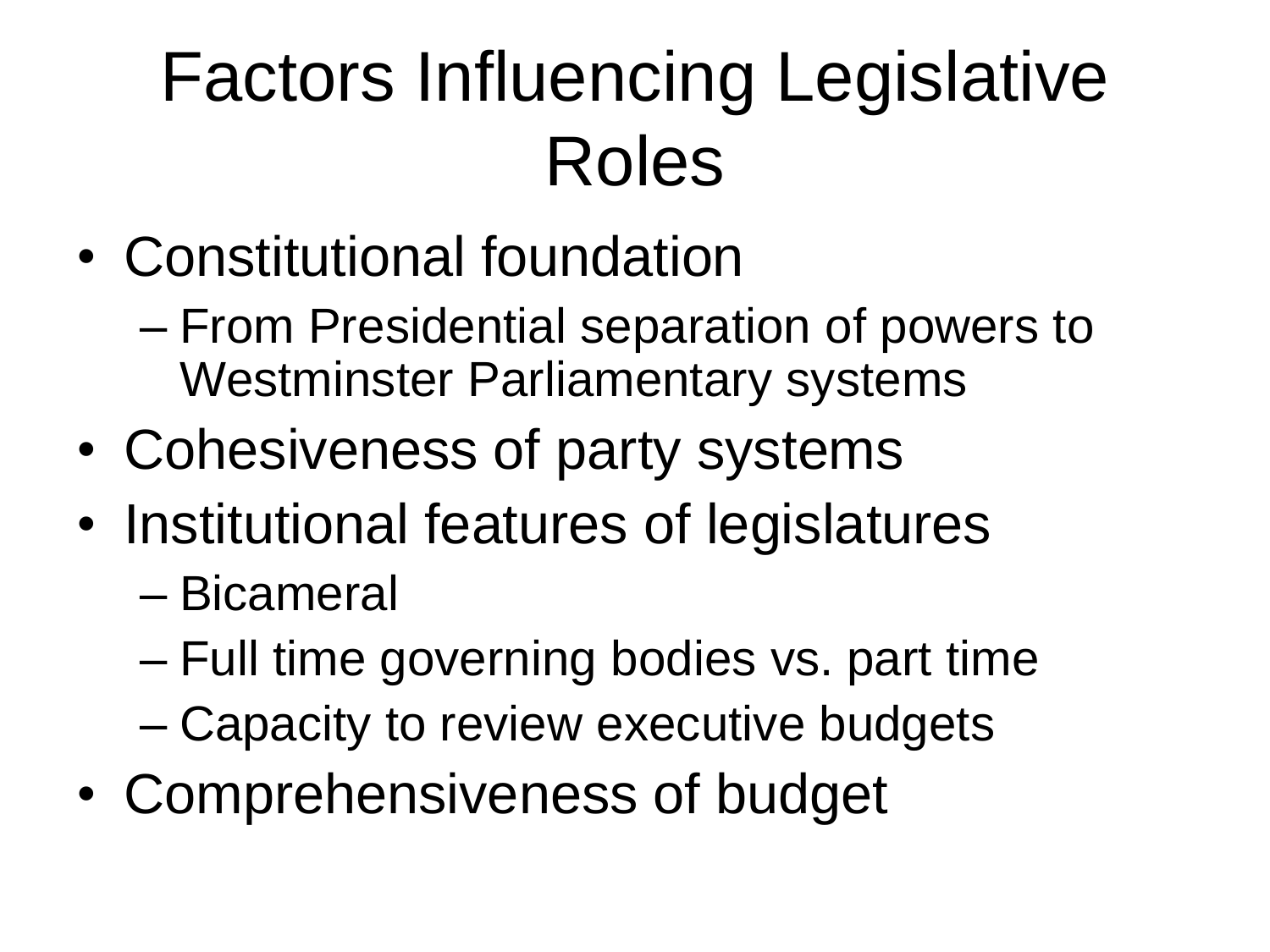## Factors Associated With Legislative Influence in Budgeting

#### **STRONGER**

- Separation of powers
- Multi party system
- Bicameral
- Full time
- Budget Controllability
- Effective staff support

WEAKER

- Parliamentary
- Cohesive two party
- Single chamber
- Part time
- Limited budget control
- Limited staff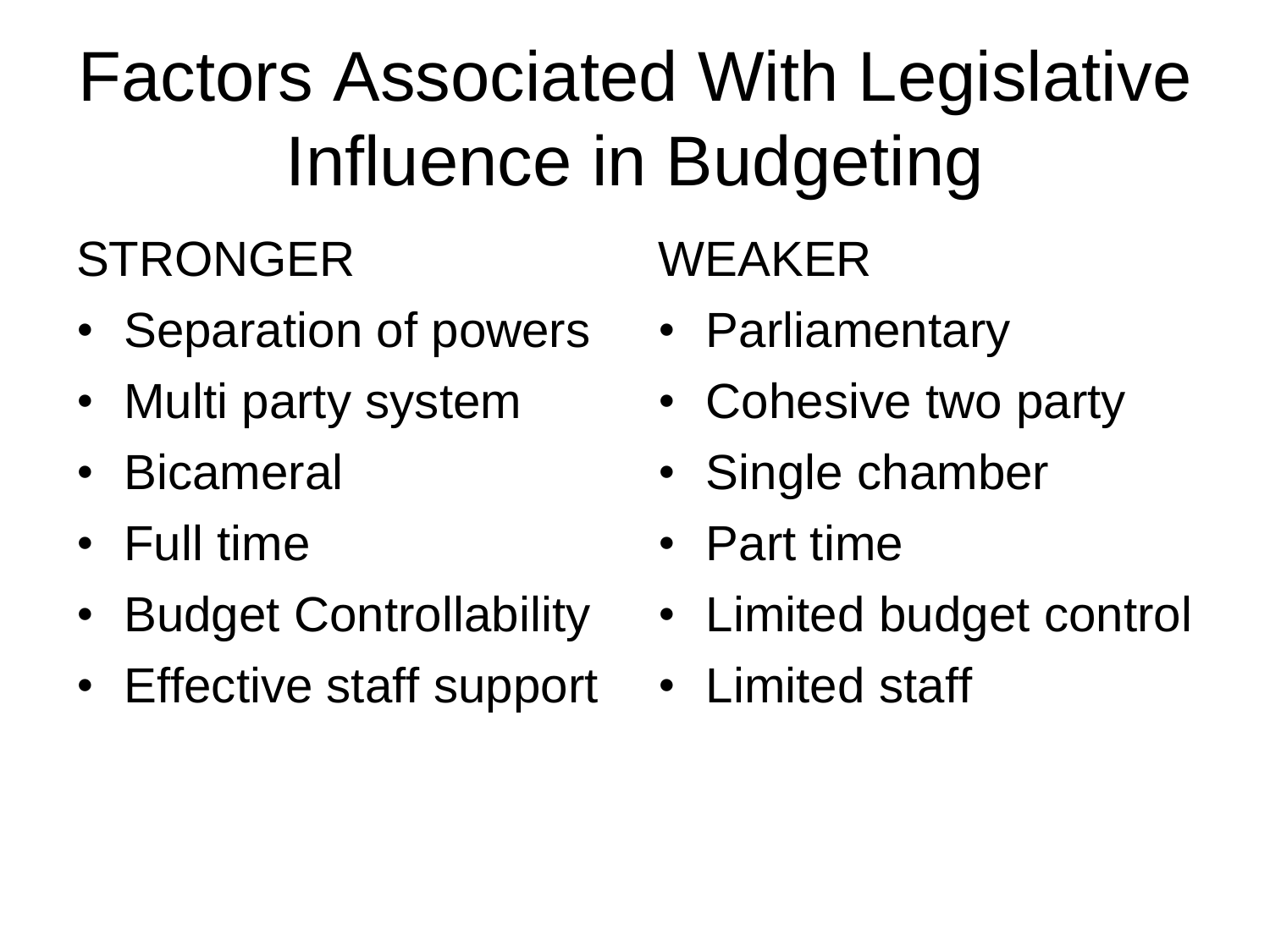#### 20<sup>th</sup> Century as Executive Century

- Legislative Roles Eclipsed
	- Little role in fiscal policy targets
	- Limited authority to change executive budgets
	- Limited time and capacity to review budgets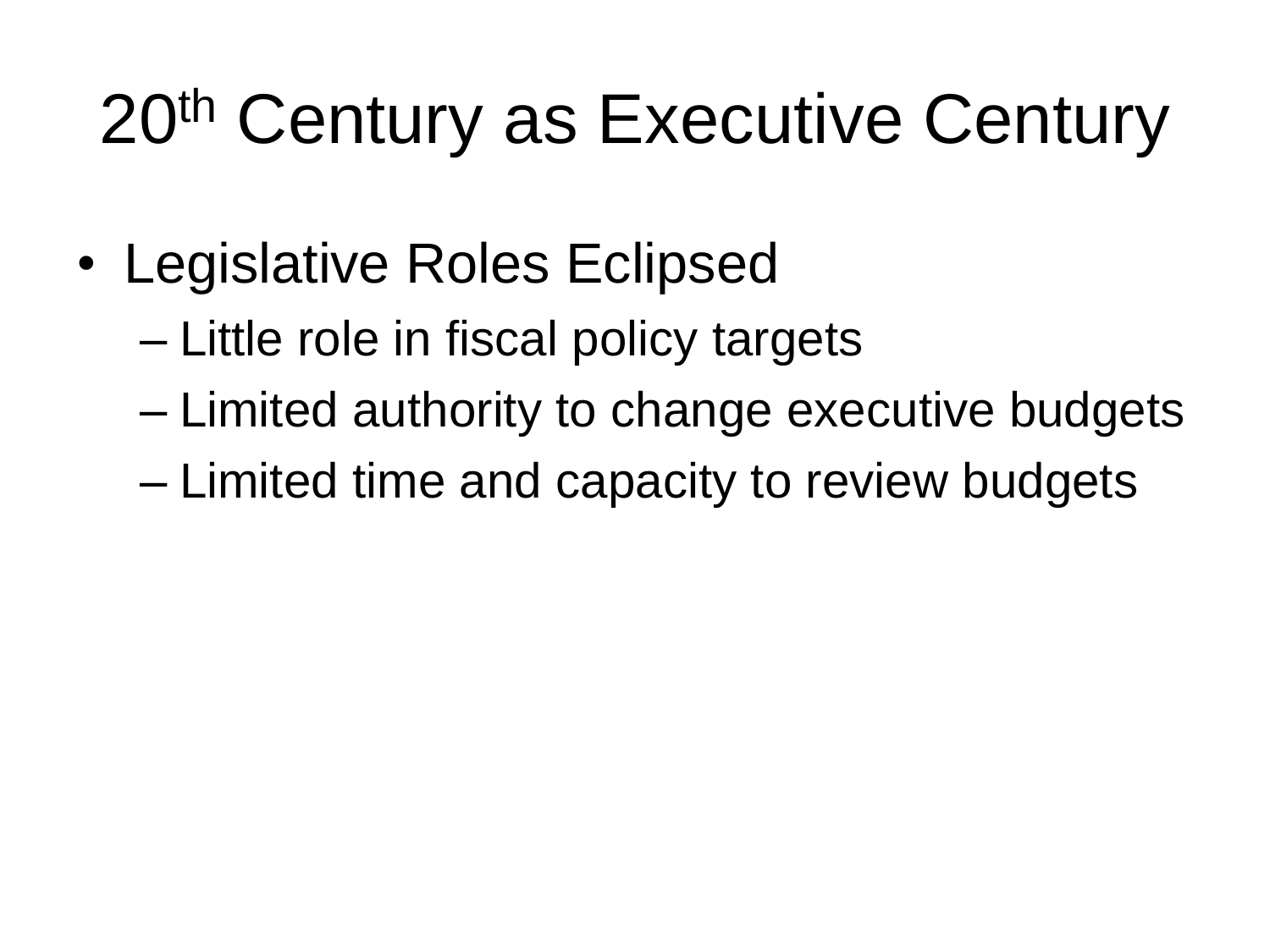#### **The Nature of the Japanese Budget**

#### **Significance of the budget**

- Estimation of the expenditures and revenues of the fiscal program during a fiscal year.
- Fiscal authorization from the Diet to the government.

#### **Difference between a budget and a law**

**Unlike laws, a budget is self-contained and has its own set form.**

|                                | <b>Budget</b>                                                                                                                                                  | Law                                                                     |
|--------------------------------|----------------------------------------------------------------------------------------------------------------------------------------------------------------|-------------------------------------------------------------------------|
| Preparatio<br>n/submissi<br>on | Only the Cabinet can formulate<br>and submit a budget                                                                                                          | Any member of the Diet has<br>the right to submit a legislative<br>bill |
| Passage                        | The House of Representatives<br>has the right of first<br>consideration and convention<br>right (Joint Committee of Both<br>Houses, automatic passage)         | A bill becomes a law on<br>passage by both Houses in<br>principle       |
| Amendmen                       | Diet amendment of government<br>proposals is limited. government-sponsored bills is Budgets and laws are unrelated, and one cannot have appeared by the other. | Diet amendment of                                                       |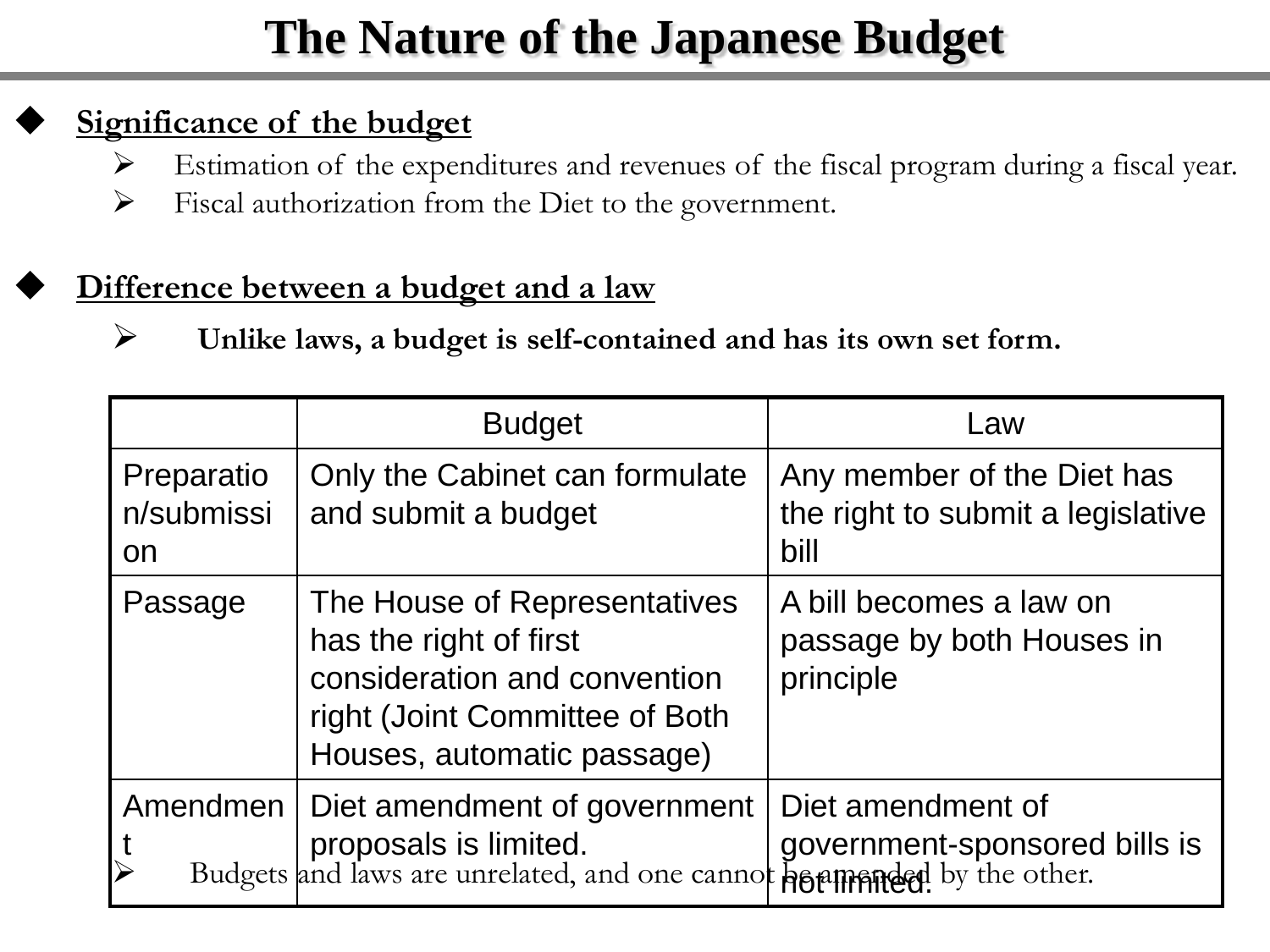Resurgence of Legislative Influence in Budgeting

- Fiscal pressures
- Fragmentation of party systems
- Democratization
- Competition with executive
	- Executive reforms prompt legislative reaction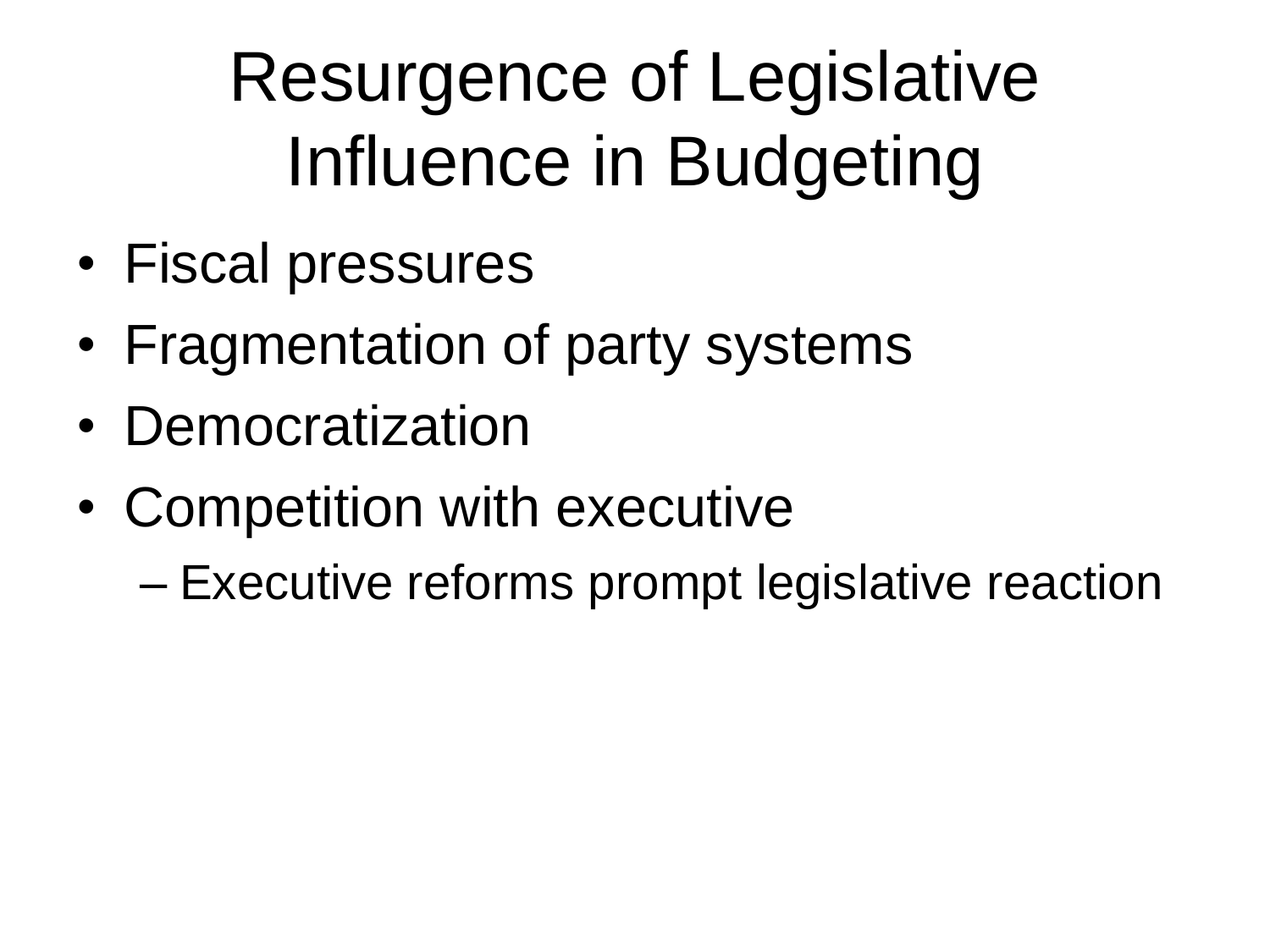# Legislative Changes

- Ex Ante Fiscal Frameworks
- Making budgets more comprehensive
- Strengthening deliberative process
- Enhancing legislative capacity
- Changing appropriations and budget execution
- Enhancing ex post oversight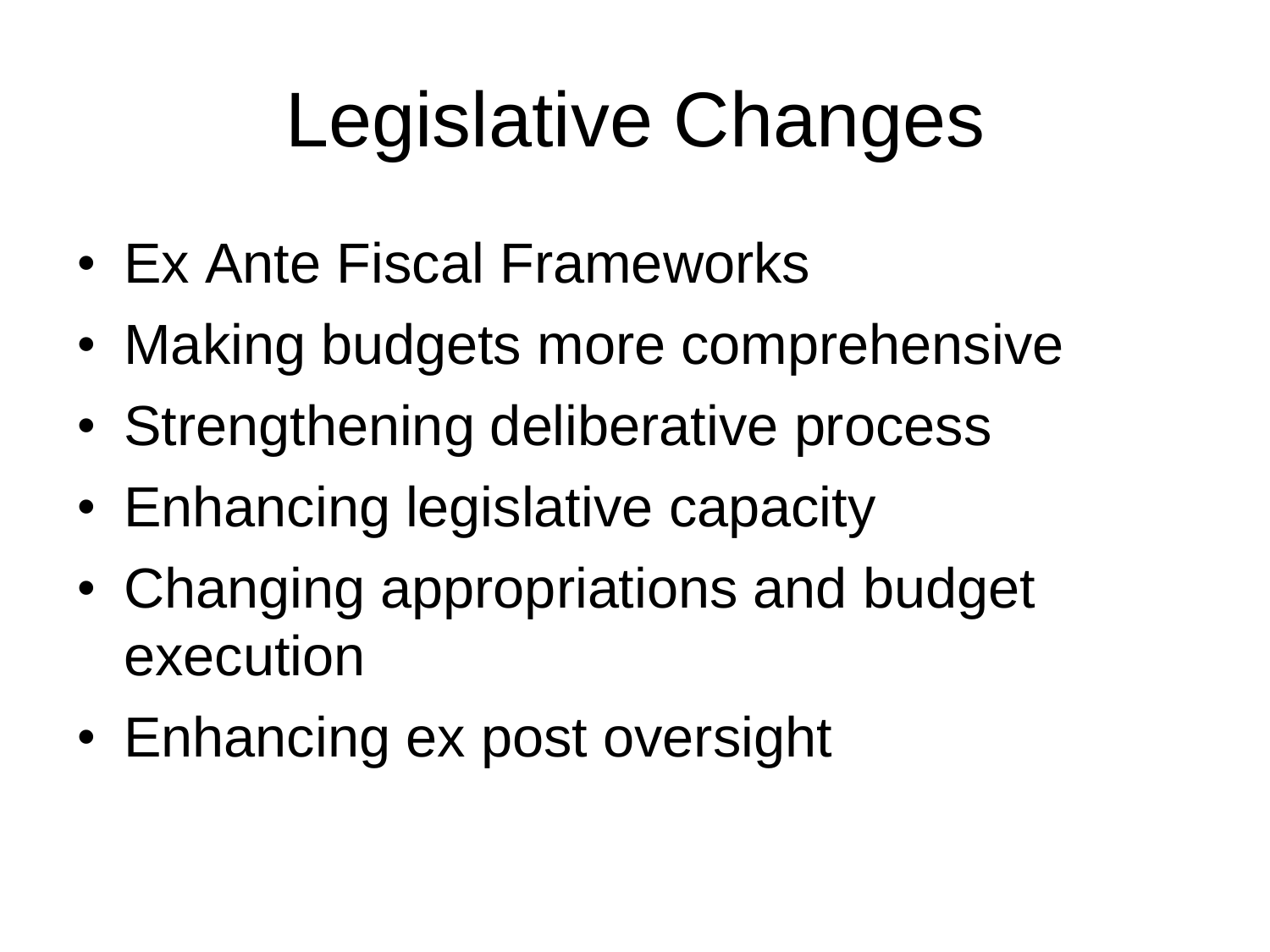#### Innovating the PEMS

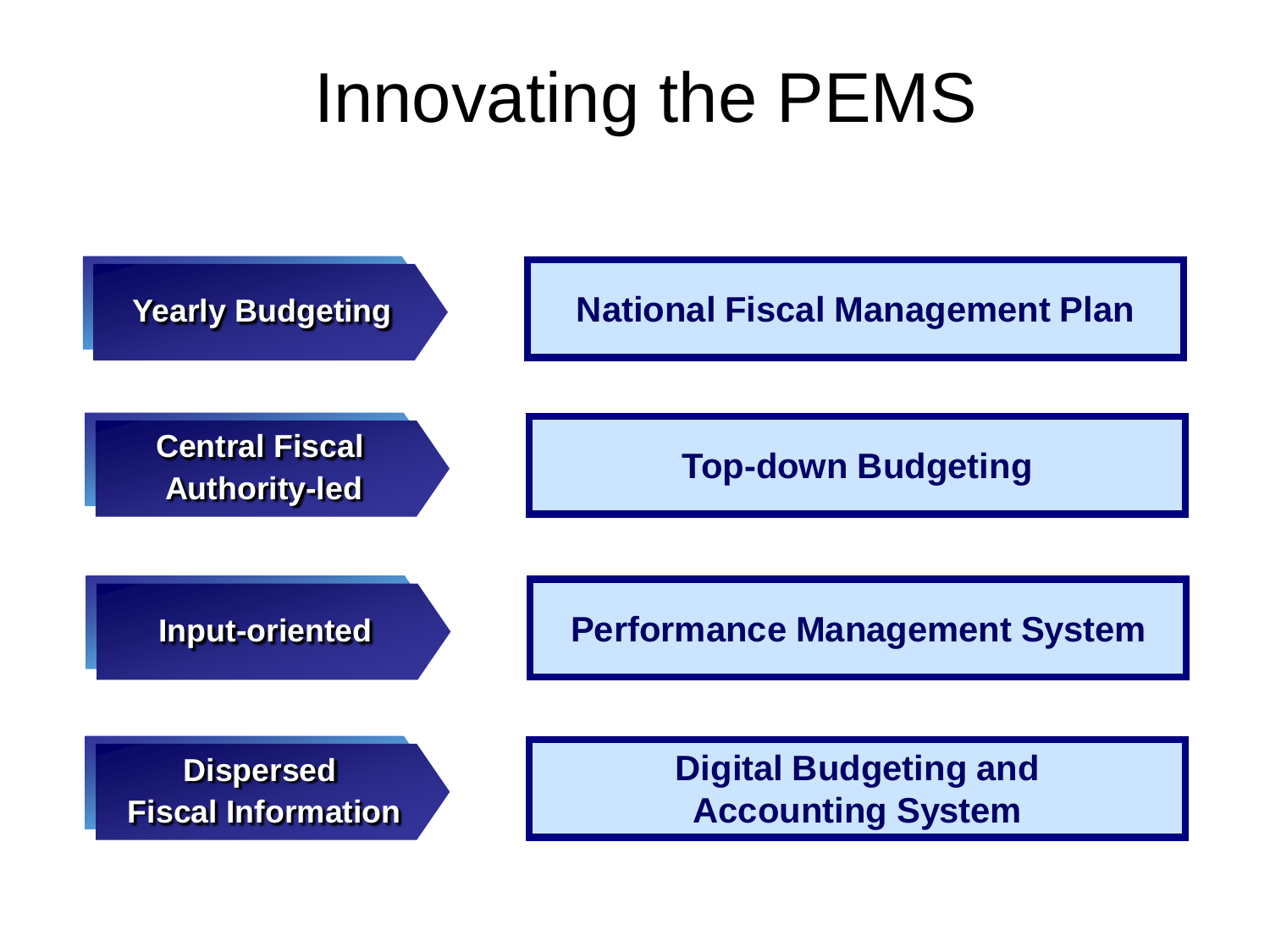#### Sweden: Multi Stage Budget Approval Process

- April Government presents expenditure ceilings for Riksdag review
- September Government presents the Budget Bill and opposition presents alternatives
- November Riksdag establishes expenditure ceilings for 27 areas and decides on revenues.
- December Riksdag votes on detailed annual appropriations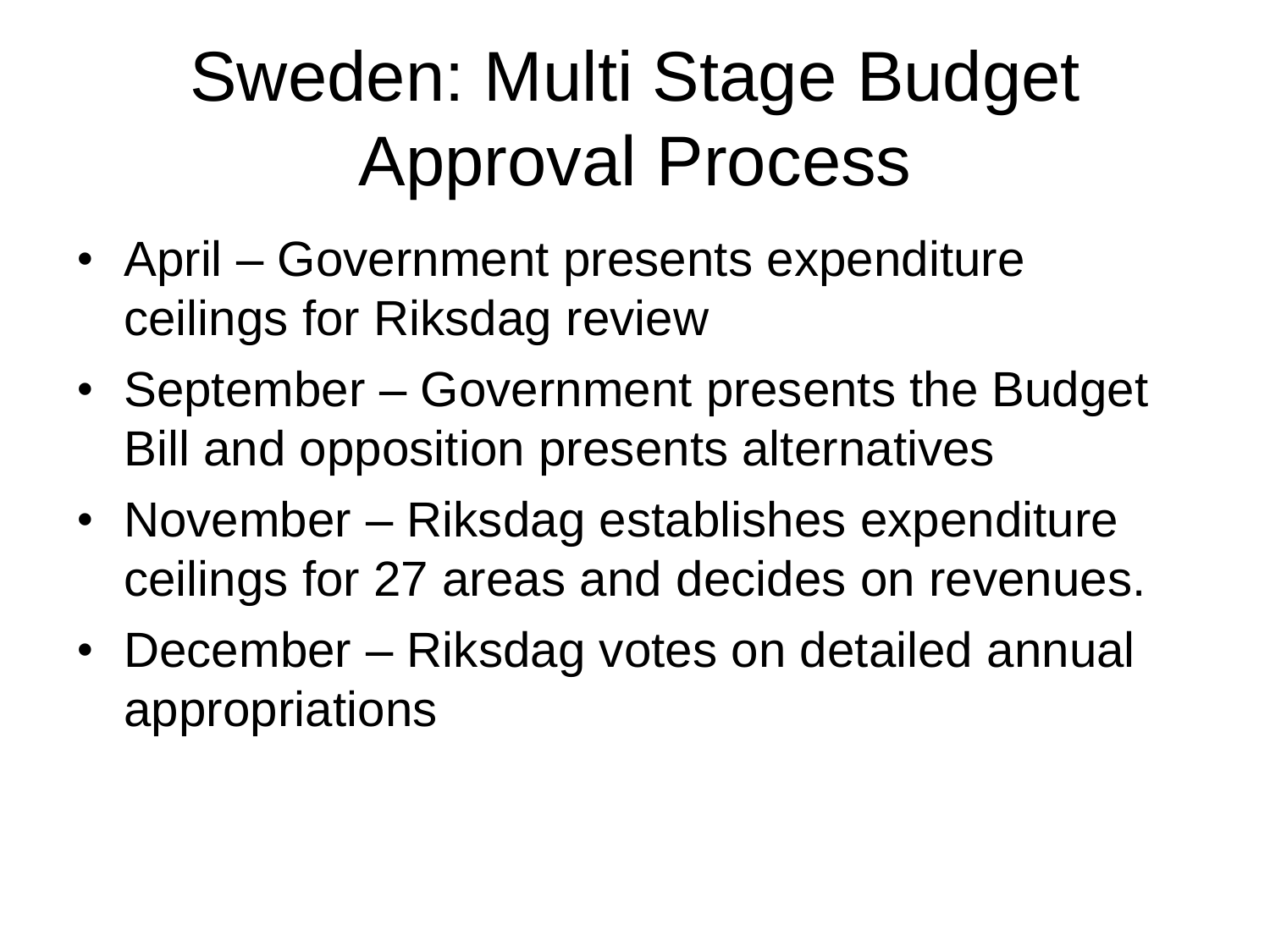## **Coalition Agreement: Informal Bargaining in the Netherlands**

- Set of political agreements on the most important policy-matters
- Made by coalition-parties after negotiations
- Guidelines for the 4-years period of a cabinet
- Contains also agreements on the basics of budgetary policy (goals for reduction of deficit and debt, caps for level of expenditure, etc.)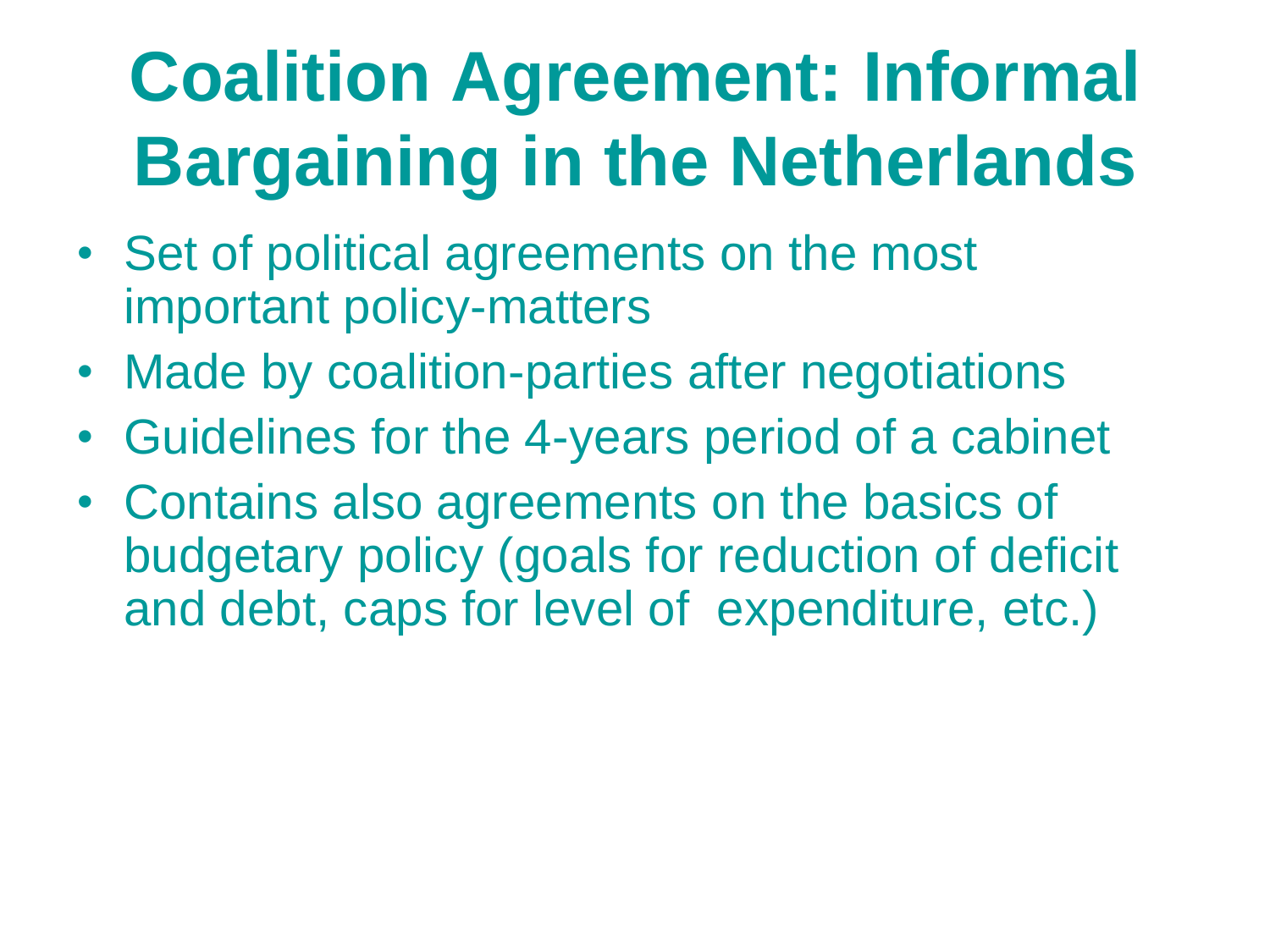### The Challenge of Comprehensiveness

- Norms of unified budgeting
- Challenging areas
	- Special funds
	- Entitlements
	- Tax Expenditures
- Korea among the nations expanding legislative control of all public funds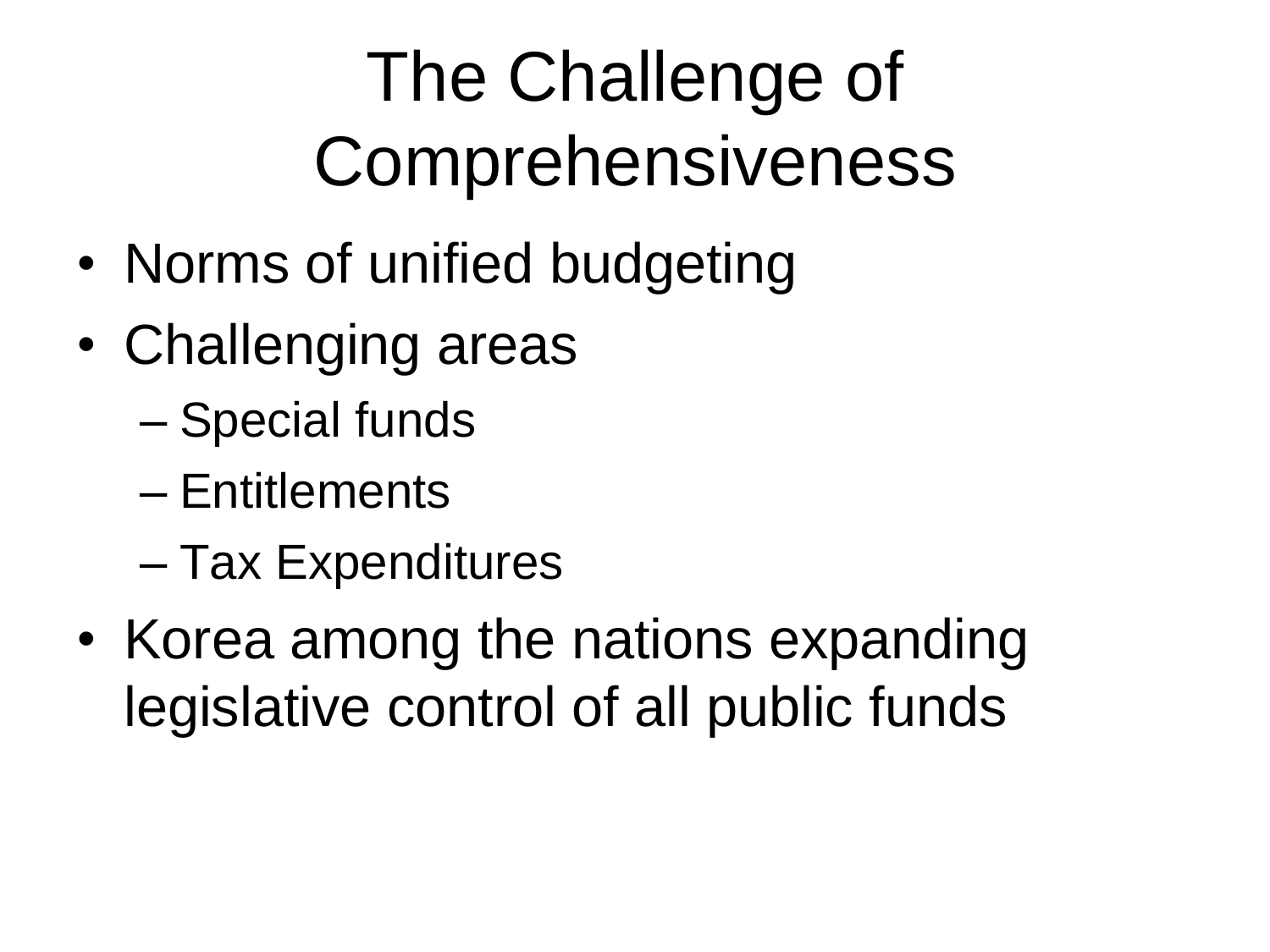## The Deliberative Process

- Legislatures institute changes to structure the budgetary process
- Greater time afforded for review of executive requests
	- United States Congress receives budget 8 months before fiscal year
	- United Kingdom presents estimates two weeks before Parliamentary consideration
- Committees as the heart of legislative influence
	- Emergence of Budget Committees
	- Roles of authorizing committees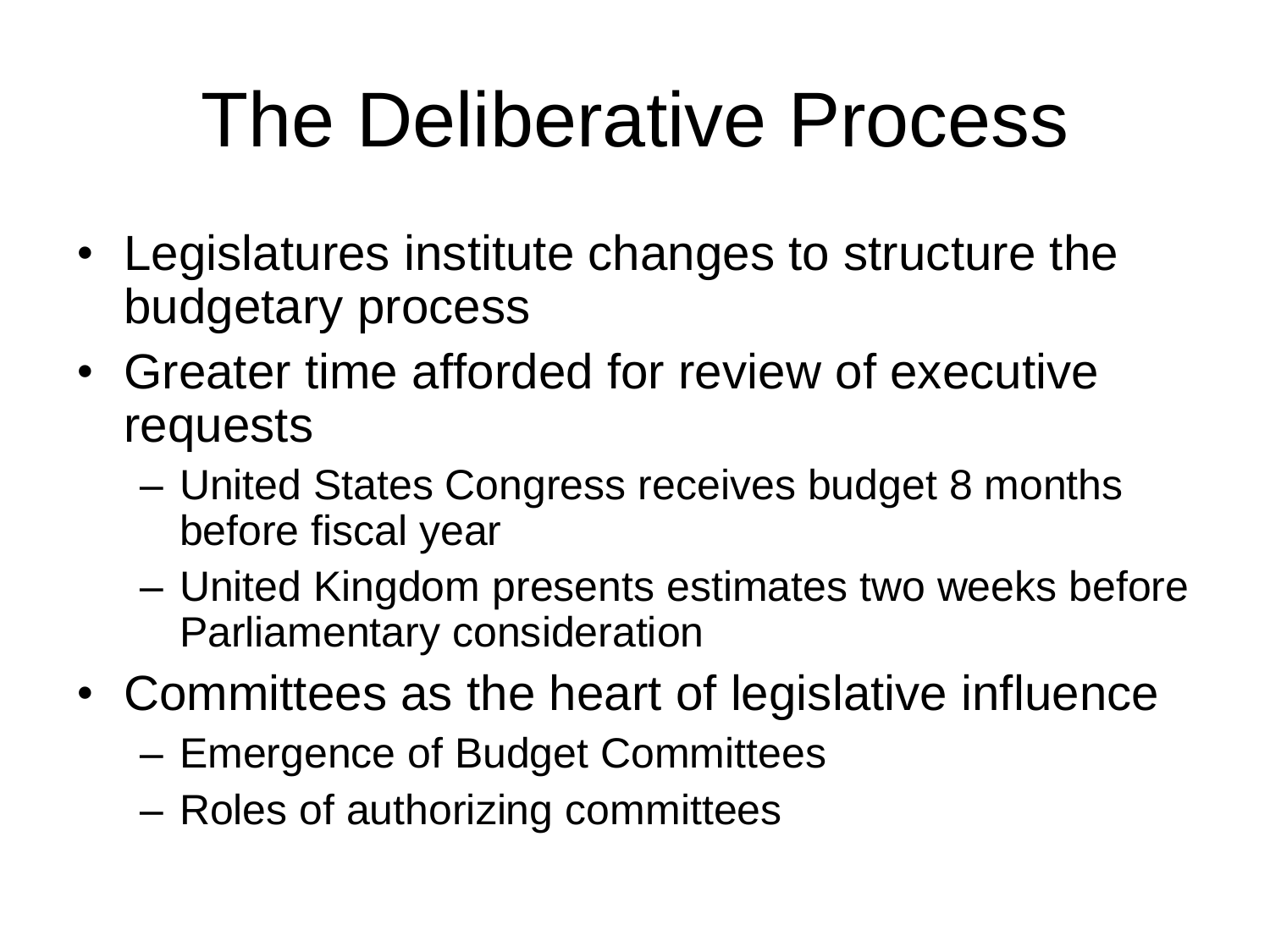#### The Range of Legislative Influence

- Range of Influence Across Legislatures
	- Budget making legislatures capacity to formulate their own budget
	- Budget influencing legislatures amend executive proposals
	- Budget marginalized legislature limited capacity to change executive proposals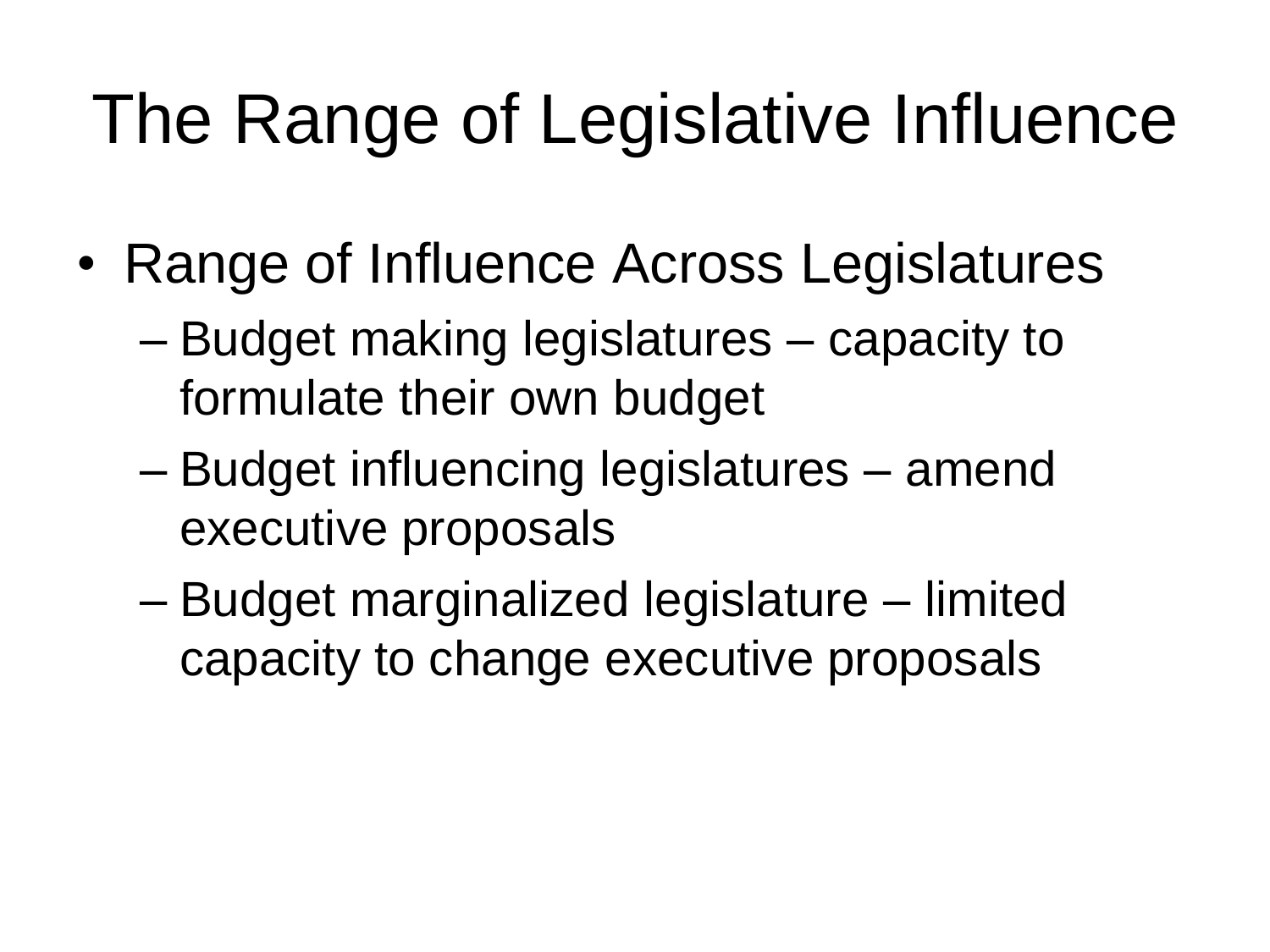#### OECD Survey on Legislative **Influence**

- Legislatures have unrestricted powers to amend budgets in 18 or 30 nations.
- Some can only decrease proposed spending; others can change if deficit neutral
- Legislative vote to change government budget considered confidence vote in 16 of 30 nations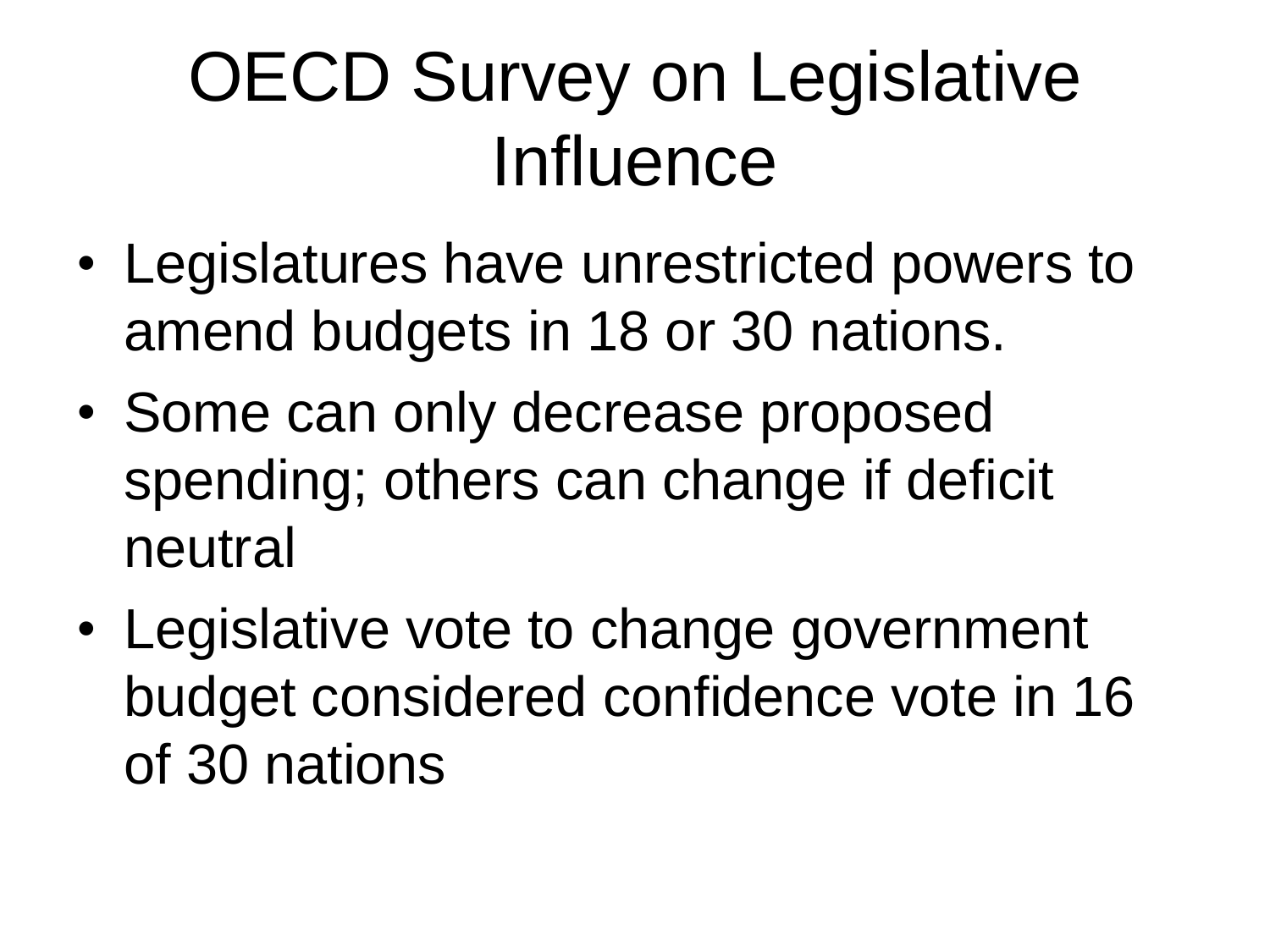#### Critical role of informal executivelegislative relationships

- Formal change only one measure of legislative influence
- Legislatures influence budget proposals prior to publication
	- Executives anticipate legislative views
	- Advanced negotiations with party factions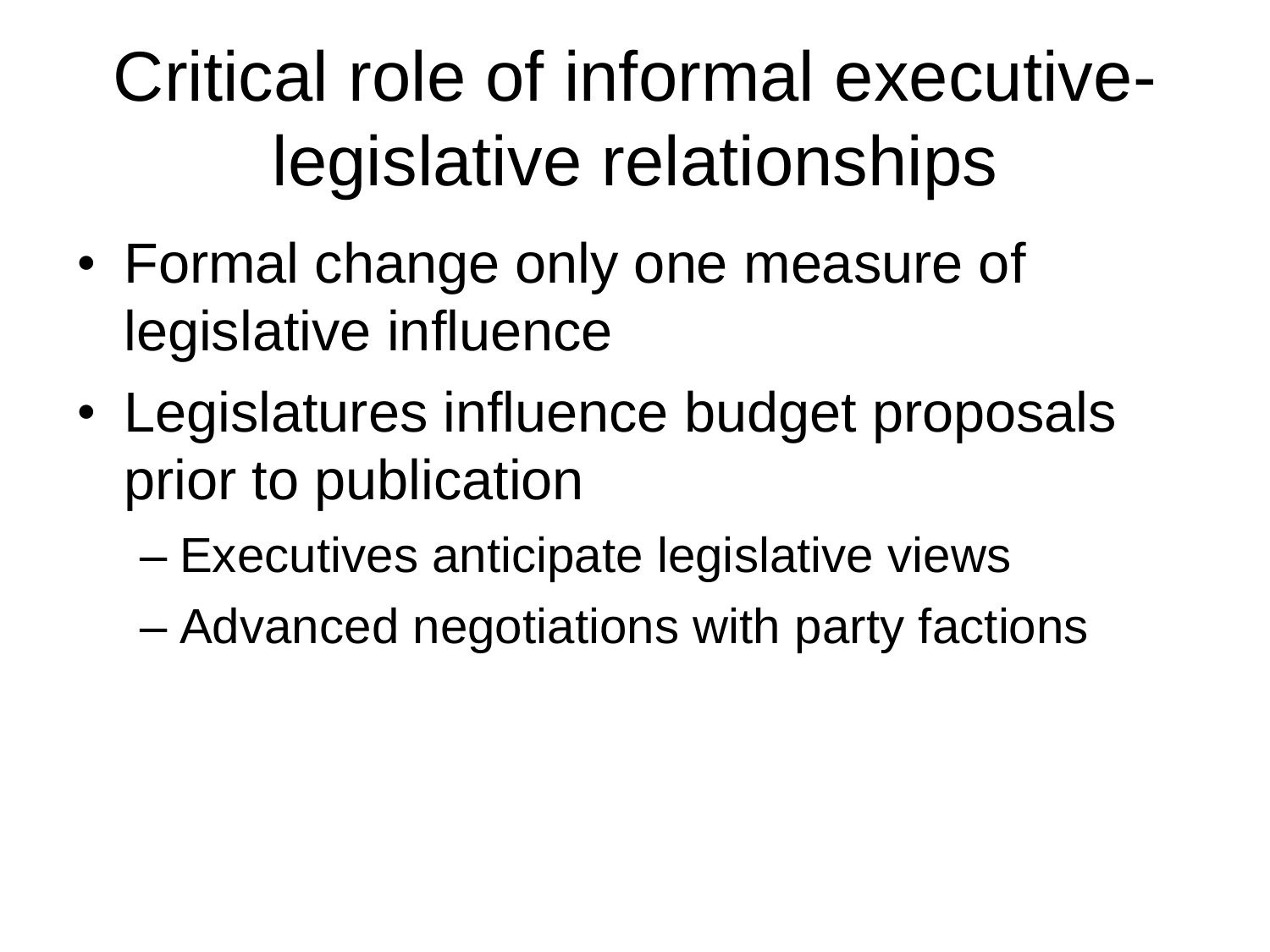# Legislative Capacity

- Six of the nine nations have independent budget offices
- Functions vary
	- Review executive estimates
	- Provide independent legislative estimates
	- Prepare independent economic and budget forecasts
- Examples
	- Korean National Assembly Budget Office has over 100 staff members
	- Budget offices for Italy's two legislative chambers
	- United States Congressional Budget Office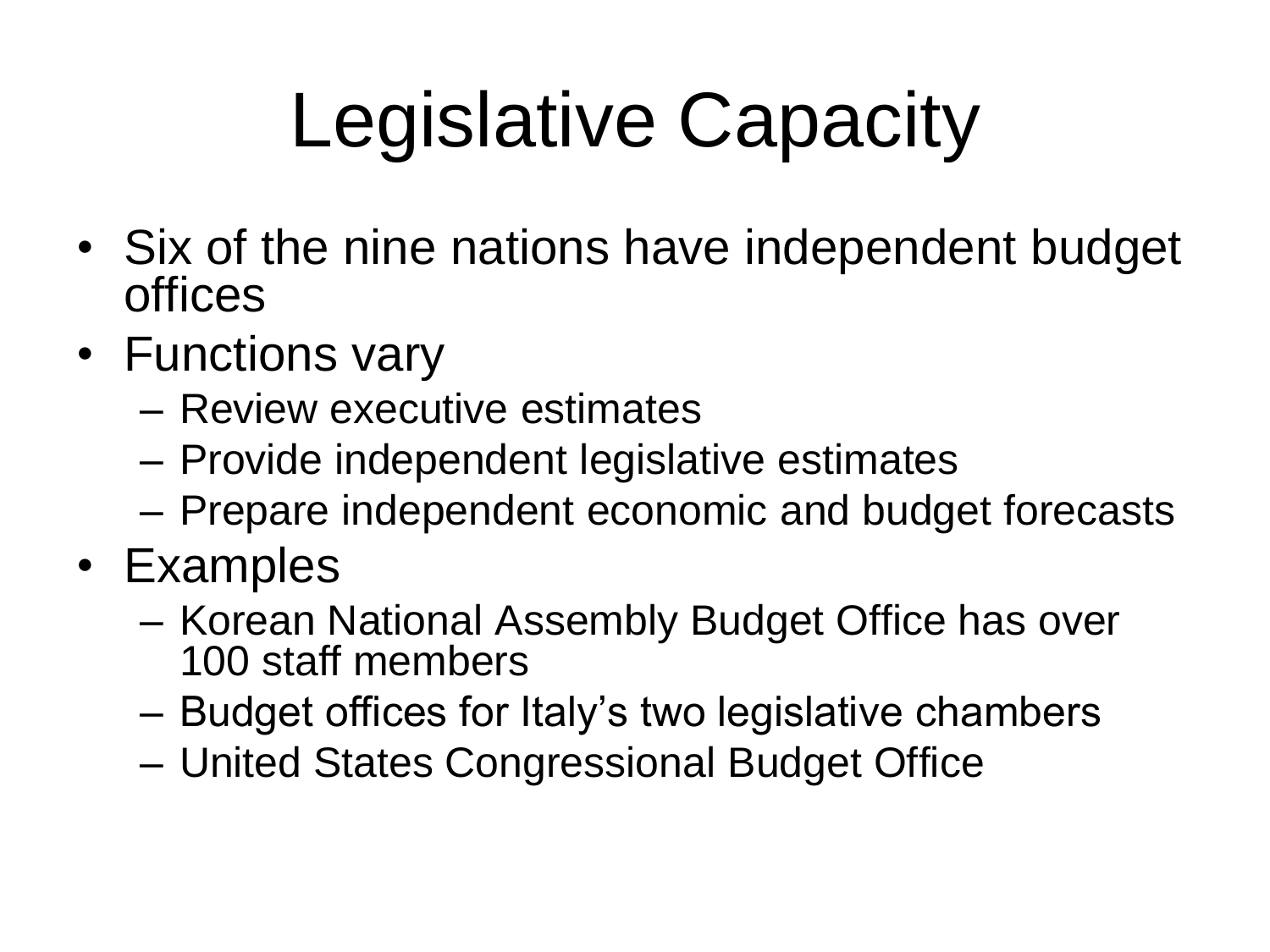#### **Council on Economic and Fiscal Policy**

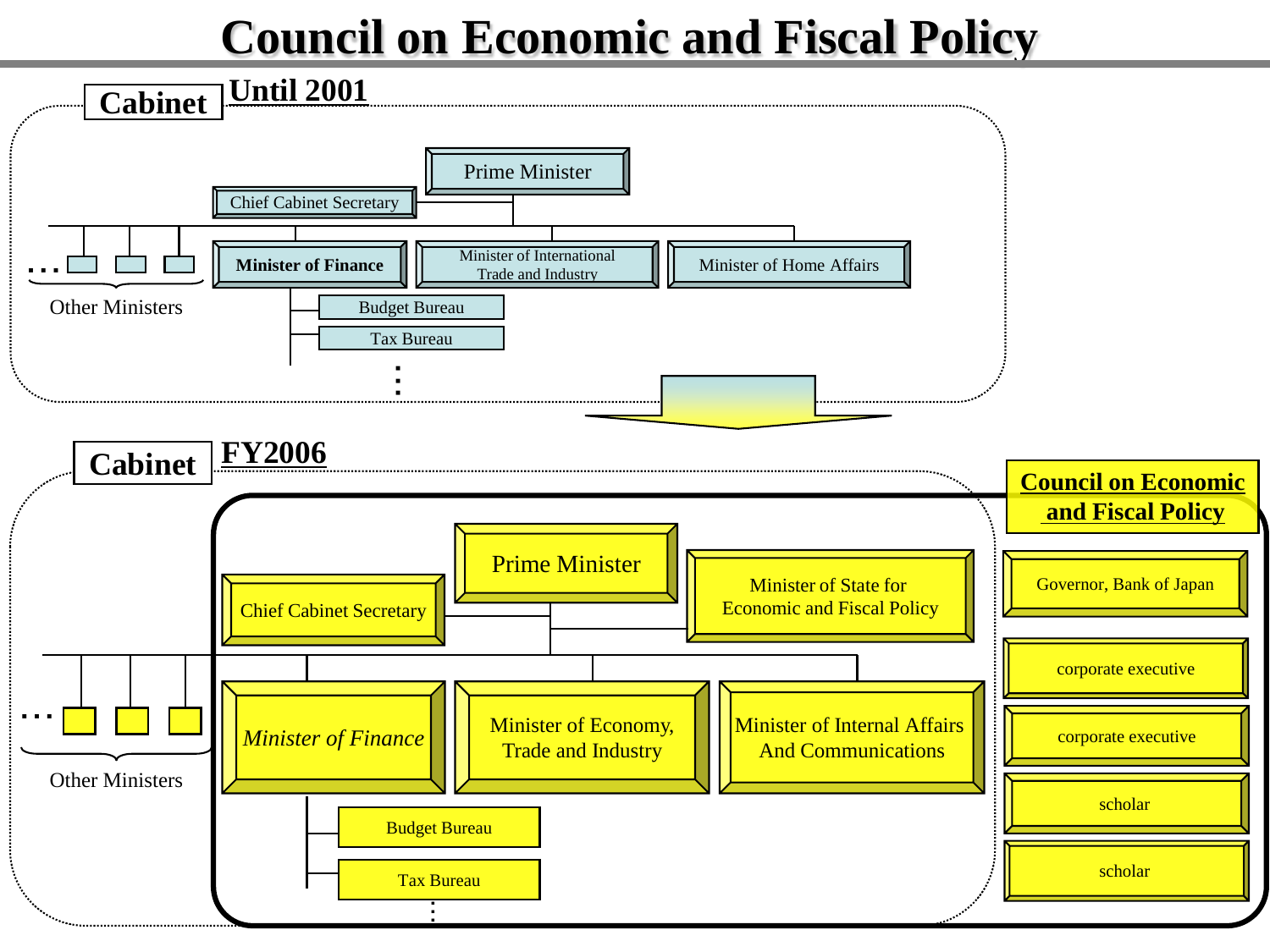# Budget Execution

- Appropriations Accounts as Foundation of Legislative Accountability
	- Legislatures in Korea, Italy and France broaden account structures to promote performance accountability
- Legislative Controls Over Budget Execution Mixed
	- Transfers across appropriations items
	- Carry over of funds across fiscal periods
	- Contingency Funds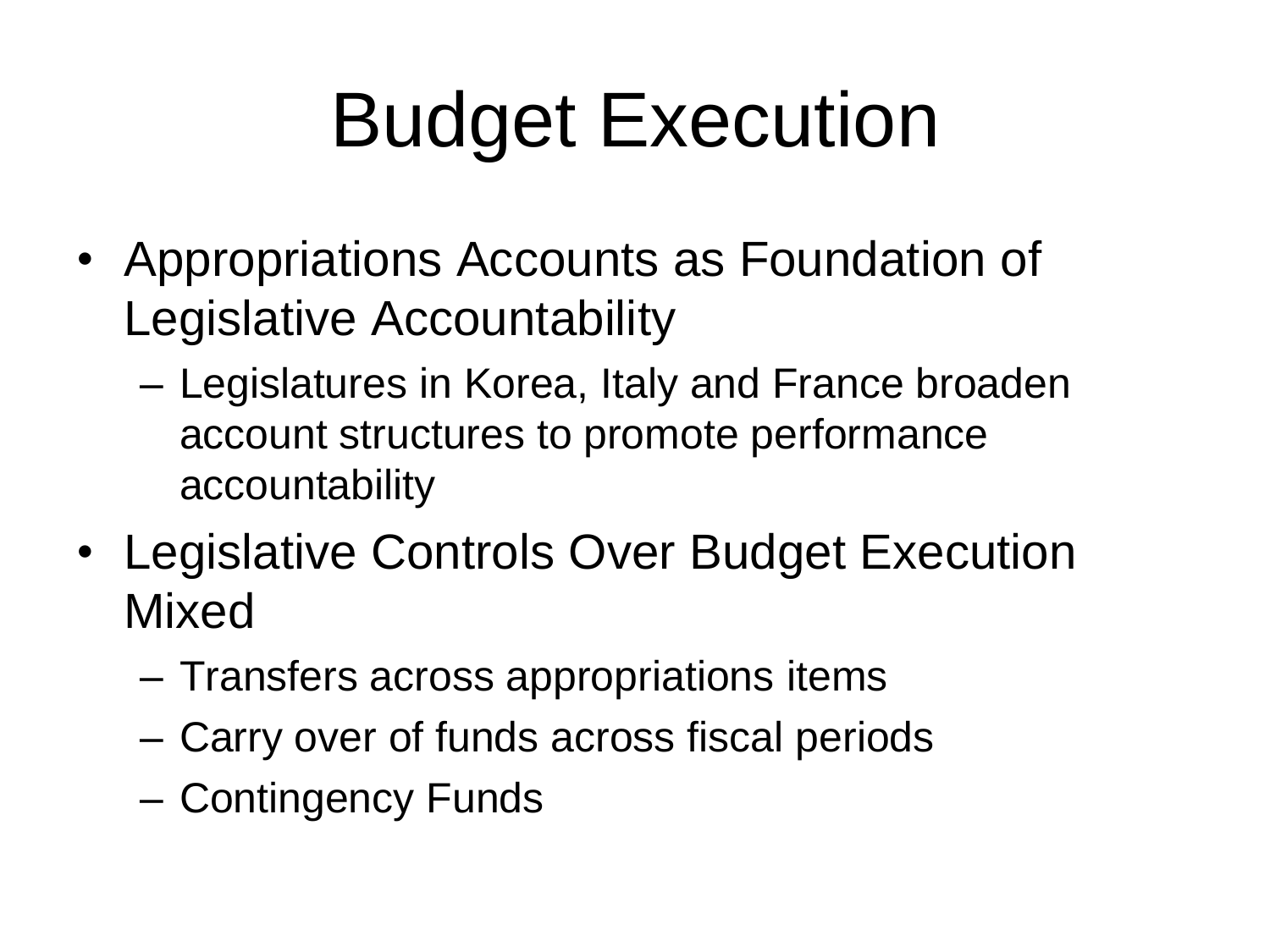#### French Programme Budget: The Justice Budget

| Old: 30 Chapters, e.g.                 | New: 6 Programmes                     |  |
|----------------------------------------|---------------------------------------|--|
| Personnel                              | Administrative<br>jurisdiction        |  |
| <b>Retired personnel</b>               | <b>Judicial system</b>                |  |
| Departmental equipment                 | <b>Prisons/corrections</b>            |  |
| <b>Operating subsidies</b>             | Legal protection - youth              |  |
| <b>Sundry expenditure</b>              | Legal aid                             |  |
| Administrative and other<br>facilities | <b>Backing for judicial</b><br>policy |  |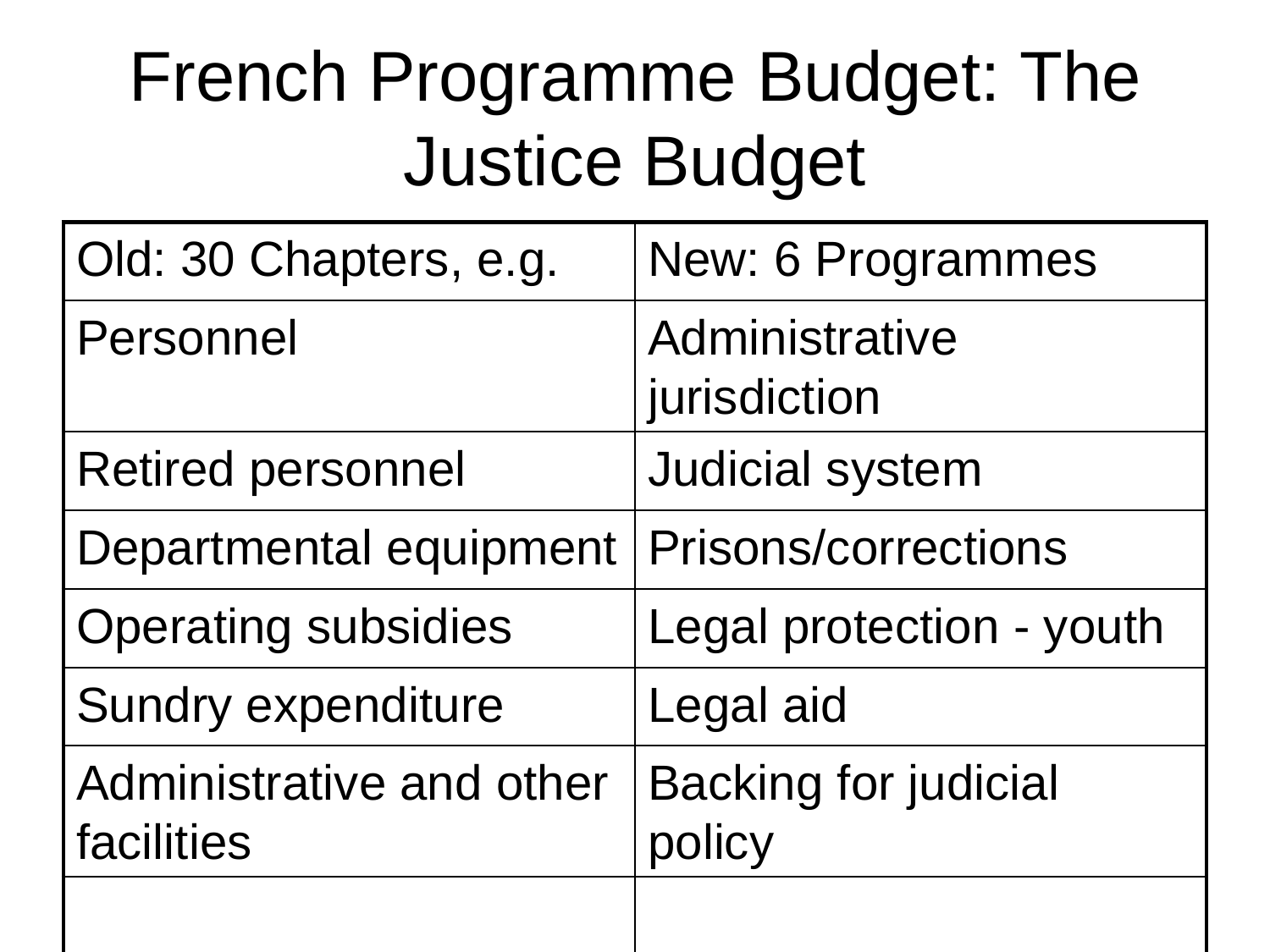# Legislative Oversight

- Enhanced Reporting and Information
	- Mexico requires monthly, bimonthly, quarterly and annual reporting
- Performance and financial management reforms yield systematic information
	- United Kingdom Spending Reviews
	- France Performance Plans and Reports
	- United States and Korea PART
- Legislative oversight committees
	- Public Accounts Committees
	- Netherlands Public Expenditure Committee
- Roles of National Audit Offices
	- From Financial Audits to Performance Audits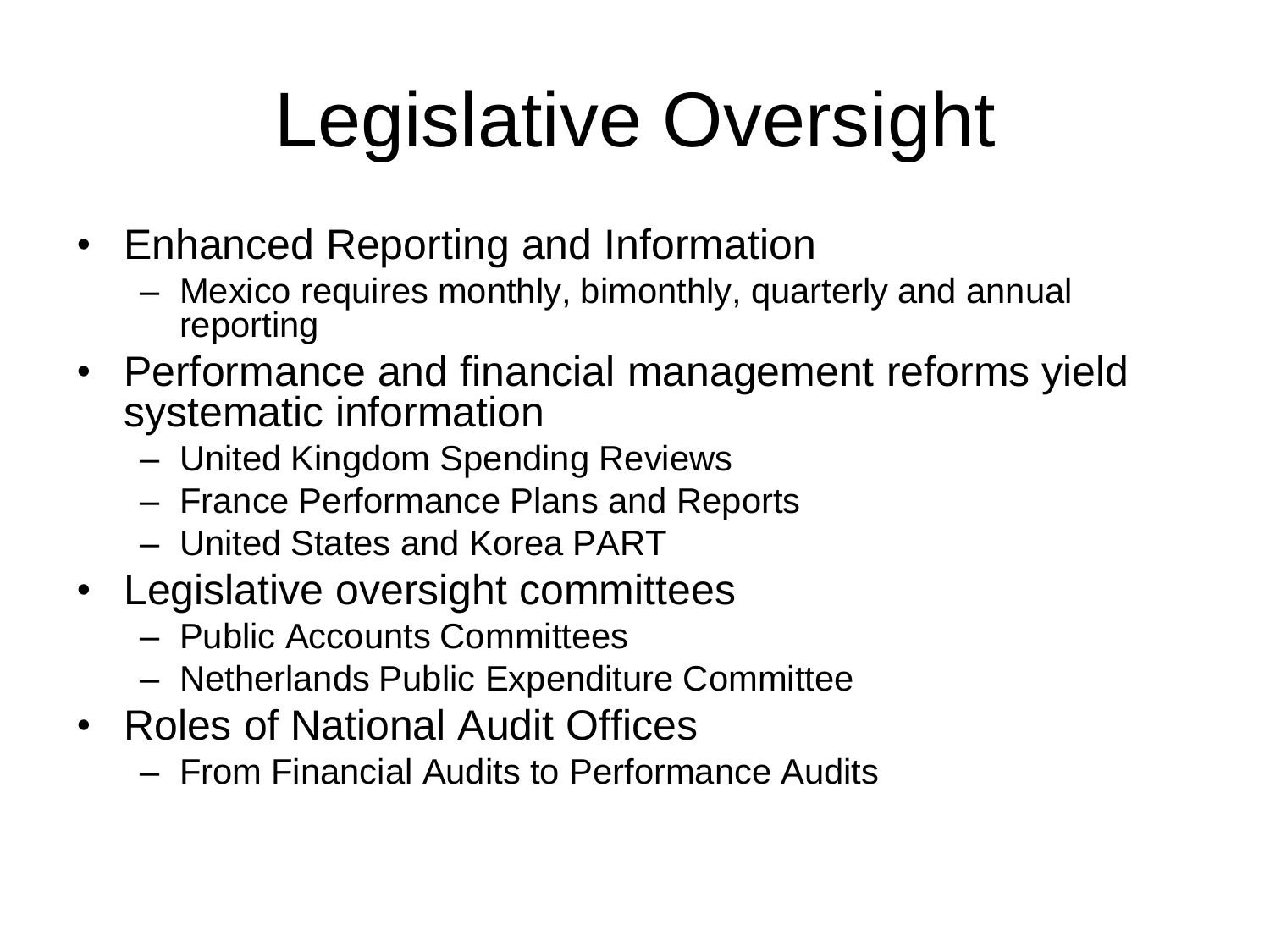# Types of External Audit Offices

- Independent agencies reporting to the Legislature –
	- UK National Audit Office, U.S. Government Accountability Office
- Independent courts with judicial functions – Italian Courts of Account
- Independent agencies under the executive

– Japanese Board of Audit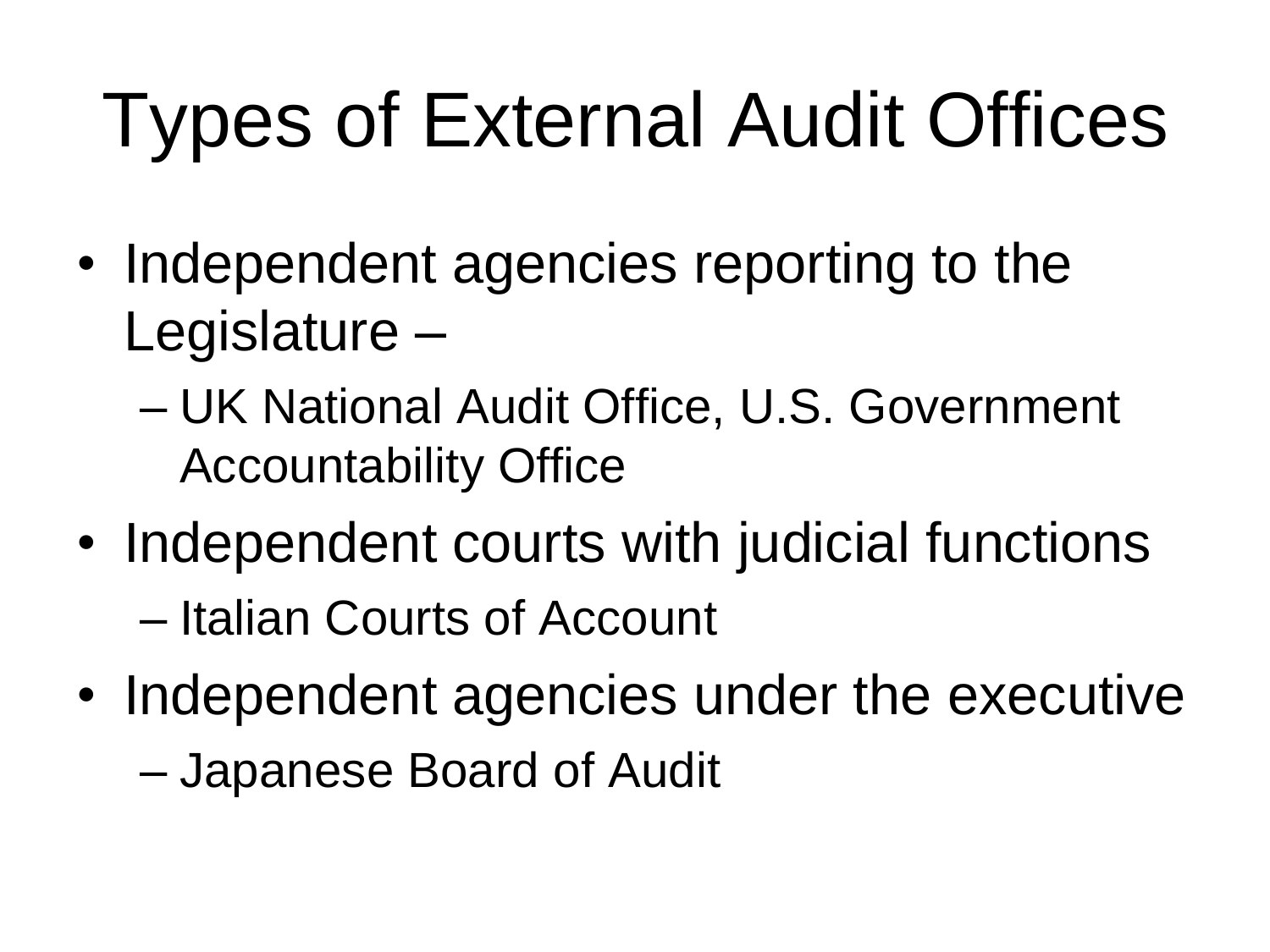## Consequences of Expanded Legislative Budget Roles

- Implications for Competing Values
	- Fiscal Discipline
	- Allocation
	- Efficiency
	- Accountability
- Implications for Legislatures as Institutions
	- Centralizing effects on legislatures
	- Effects on executive-legislative relationships unclear
	- Implications of new public management for legislative power and control